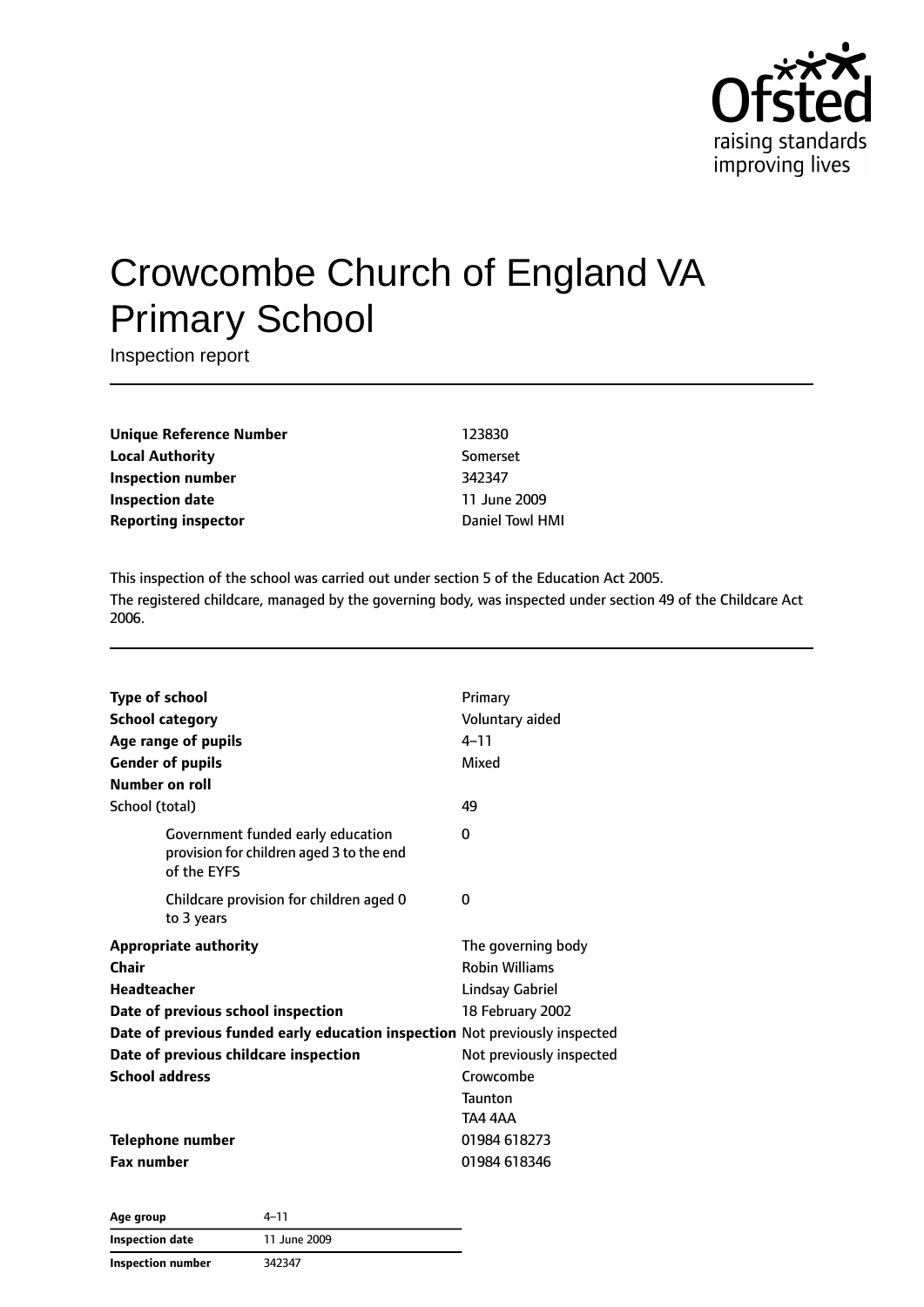.

#### Website: www.ofsted.gov.uk

This document may be reproduced in whole or in part for non-commercial educational purposes, provided that the information quoted is reproduced without adaptation and the source and date of publication are stated.

Further copies of this report are obtainable from the school. Under the Education Act 2005, the school must provide a copy of this report free of charge to certain categories of people. A charge not exceeding the full cost of reproduction may be made for any other copies supplied.

<sup>©</sup> Crown copyright 2009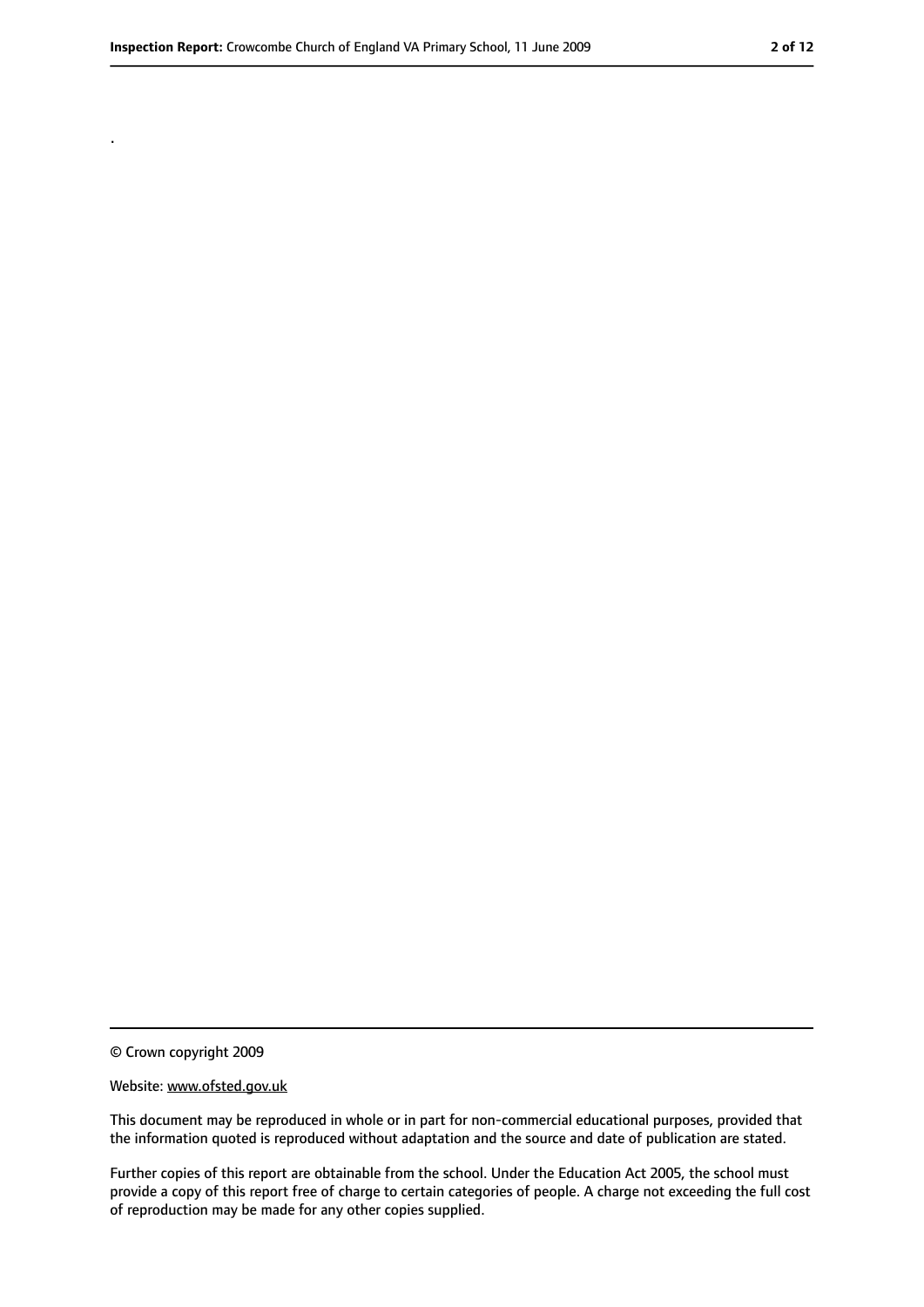# **Introduction**

The inspection was carried out by one of Her Majesty's Inspectors and an additional inspector.

### **Description of the school**

Crowcombe Church of England Voluntary Aided Primary School is a small school situated in the centre of the village of Crowcombe at the foot of the Quantock Hills. It is federated with the local Stogumber School. There is one headteacher and governing body for both schools. At the time of the inspection there was an acting headteacher for 50% of the week because the newly appointed substantive headteacher had not yet taken up post. Some teaching is shared between schools. Pupils also regularly travel between schools for lessons. All pupils are of White British origin and the number of pupils with learning difficulties and/or disabilities is below average.

### **Key for inspection grades**

| Grade 1 | Outstanding  |
|---------|--------------|
| Grade 2 | Good         |
| Grade 3 | Satisfactory |
| Grade 4 | Inadequate   |
|         |              |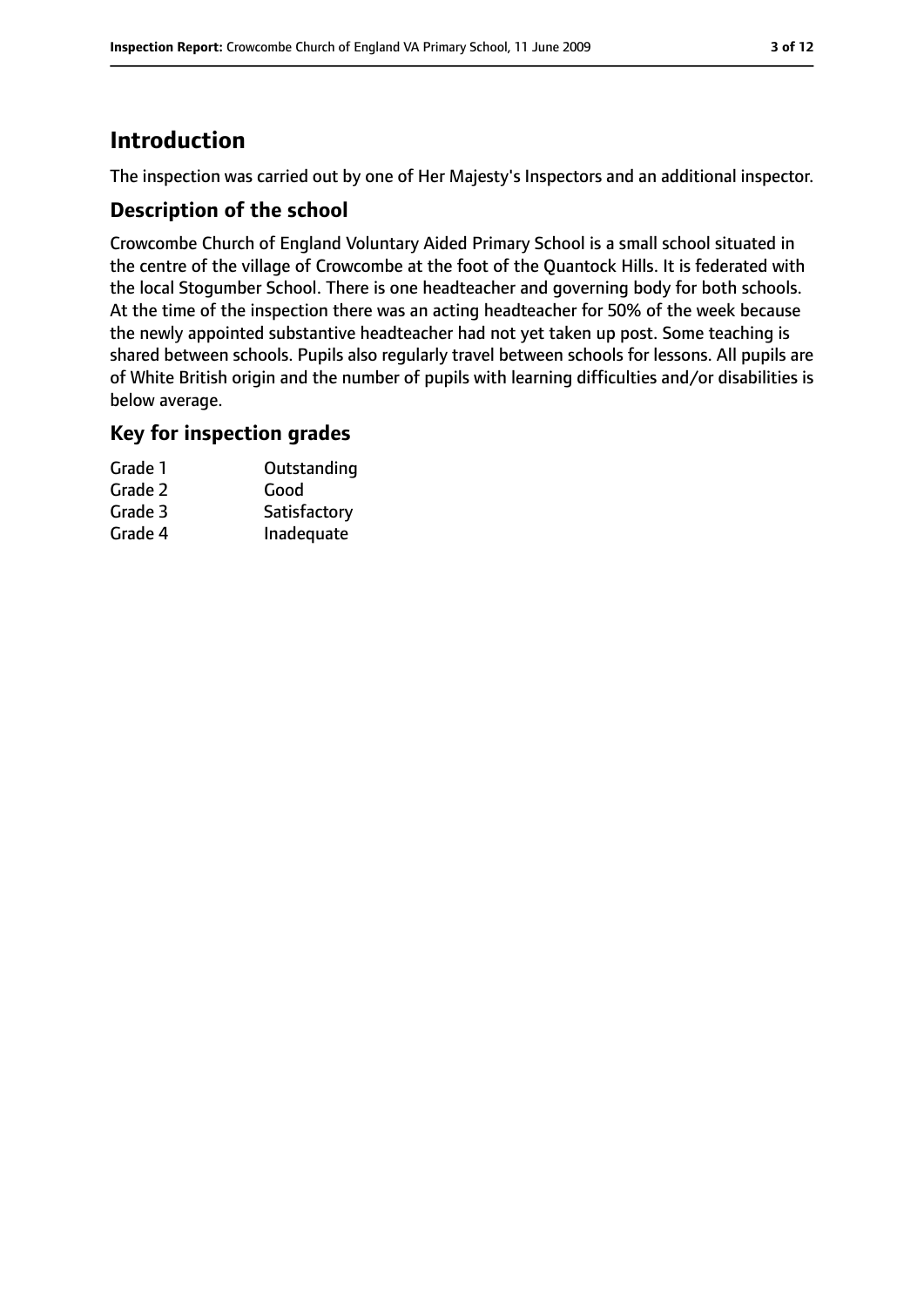# **Overall effectiveness of the school**

#### **Grade: 3**

The effectiveness of the school is satisfactory. Achievement is satisfactory overall. Standards are above average, but pupils' progress varies from satisfactory to very good. There are several good features to the school, and some aspects of pupils' personal development are outstanding. The school can be proud of this aspect of its work, a view strongly supported by parents. Pupils' behaviour is excellent. They have exemplary attitudes to their work and each other.

The federation with the nearby Stogumber School is very successful and well managed by staff and governors. Much thought has been given to making this operate as smoothly and efficiently as possible and overall pupils benefit from the shared teaching and resources and the chance to meet a wider group of peers, especially those in the year groups with very small numbers. This enhances local community cohesion.

Teaching and learning are satisfactory overall. They are good in Years 5 and 6, but in other year groups they are of variable quality. This leads to inconsistent progress, as confirmed by the school's regular monitoring of pupils' progress, which shows that it is variable across different year groups, especially in the early part of Key Stage 2. The school's first group of Year 6 pupils are on track to reach standards that are above average overall this year. These pupils have made good progress and their achievements reflect the good teaching of the older pupils. In Key Stage 1 and the Early Years Foundation Stage, progress is satisfactory. Consistently good support for pupils with learning difficulties and/or disabilities ensures that they are fully involved and generally make good progress in their learning. Pupils' personal development and overall achievements by Year 6 effectively support their future economic well-being. They have considered issues such as recycling, taken part in the local Pupil Parliament and run small enterprises to raise money for charity.

There is a rich curriculum which pupils find interesting. This helps to keep them enthusiastic and interested in their work. Most pupils engage fully with their tasks. Good use is made of the local area to enhance the curriculum. Staff have fully considered the differing needs of pupils in classes with mixed age groups, and have established appropriate programmes of study to ensure clear progression in their learning when they are in the same class for more than one year.

Leadership and management are satisfactory. Good progress has been made in developing pupils' writing and the children in the Early Years Foundation Stage have increased opportunities to work independently, both areas identified as issues in the last inspection. The governors have managed to achieve some stability through a time of significant staff changes. The school is improving its monitoring of pupils' achievements, but the use of assessments and targets is not yet good enough to ensure that pupils' progress is consistently good across the school. There is a strong commitment to ensuring that the school plays an important role within the local community.

## **Effectiveness of the Early Years Foundation Stage**

#### **Grade: 3**

The leadership and management of the Early Years Foundation Stage are satisfactory. Children settle well into school and make satisfactory progress overall. Above average standards ensure that they are adequately prepared to start Key Stage 1. Children make particularly good progress in their personal, social and emotional development. Children are enthusiastic about their work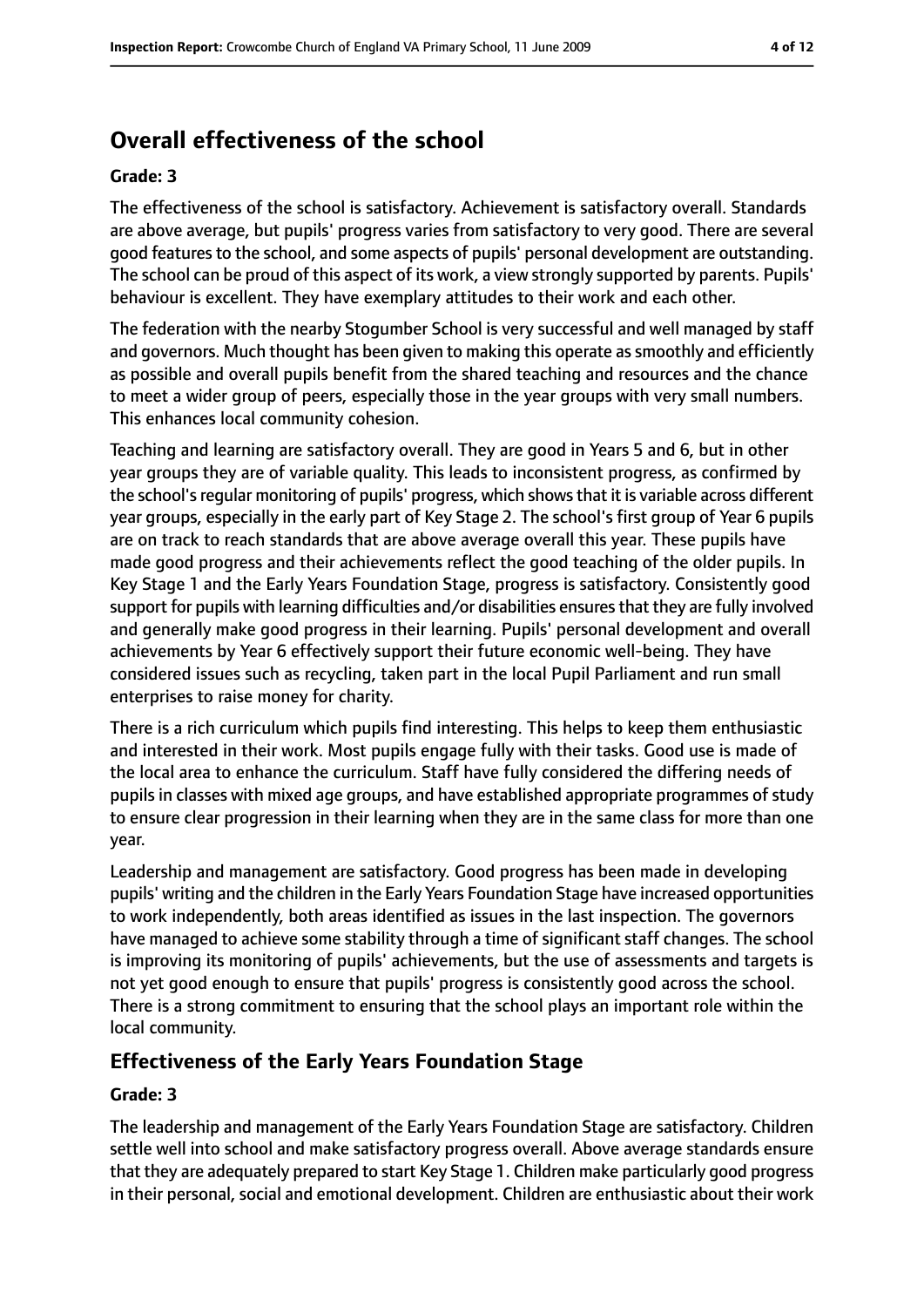and enjoy the activities provided for them. They are well supervised and supported in a caring environment. They gain confidence and play and learn effectively together. Children have regular opportunities to work and play outdoors. Parents rightly commented favourably on the caring environment provided and the range of activities that children take part in. The balance of child-initiated and teacher-led activities has improved since the last inspection.

Staff make ongoing assessments as children undertake their tasks. These are compiled into an informative portfolio, providing useful information about children's progress. Although staff know the children well, the link between observations, assessment and planning is not rigorous enough to ensure that children's next steps in learning are consistently well planned for. The school is currently improving the way it records children's assessments in order to link more closely with the school's overall monitoring procedures.

Teaching and learning are satisfactory. The relatively large number of pupils in the Early Years Foundation Stage and Key Stage 1 class poses significant challenges. The way the children and the tasks are organised does not always make the most of learning opportunities that activities present. Nonetheless, the younger children do benefit and gain confidence by working with the older pupils.

## **What the school should do to improve further**

- Reduce variation in pupils' progress across the school by making sure that analysis of achievements is leading to well-targeted teaching in all year groups.
- Improve the links between assessment and planning in the Early Years Foundation Stage, and make better use of assessment information throughout the school to ensure that pupils are consistently working towards challenging targets.
- Manage more carefully the whole-class and group sessions in Key Stage 1 and the Early Years Foundation Stage to make learning more effective for all pupils.

A small proportion of the schools whose overall effectiveness is judged satisfactory but which have areas of underperformance will receive a monitoring visit by an Ofsted inspector before their next section 5 inspection.

# **Achievement and standards**

#### **Grade: 3**

Pupils' achievement is satisfactory and standards are above average in most year groups. Progress varies, however, from satisfactory to very good. Pupils enter the school with skills and understanding that are usually at or above the levels expected for their age, though in some of the older year groups, with smaller numbers, the ability levels on entry were more variable. This is the first year that the school has had Year 6 pupils. They have made good progress and achieved well in English, mathematics and science. The Year 6 group is very small and pupils benefit from links with peers in the federated school. Standards reached in 2008 at the end of Key Stage 1 were slightly above average overall, representing satisfactory progress. There has been a slight decline in reading standards over the last three years, but pupils achieved better in reading and mathematics than writing. Achievements in writing have improved recently because this has been a focus for development. The school is very responsive to pupils with learning difficulties and/or disabilities. These pupils mostly make good progress and are included well in all activities and tasks. Most pupils in the Early Years Foundation Stage make satisfactory progress.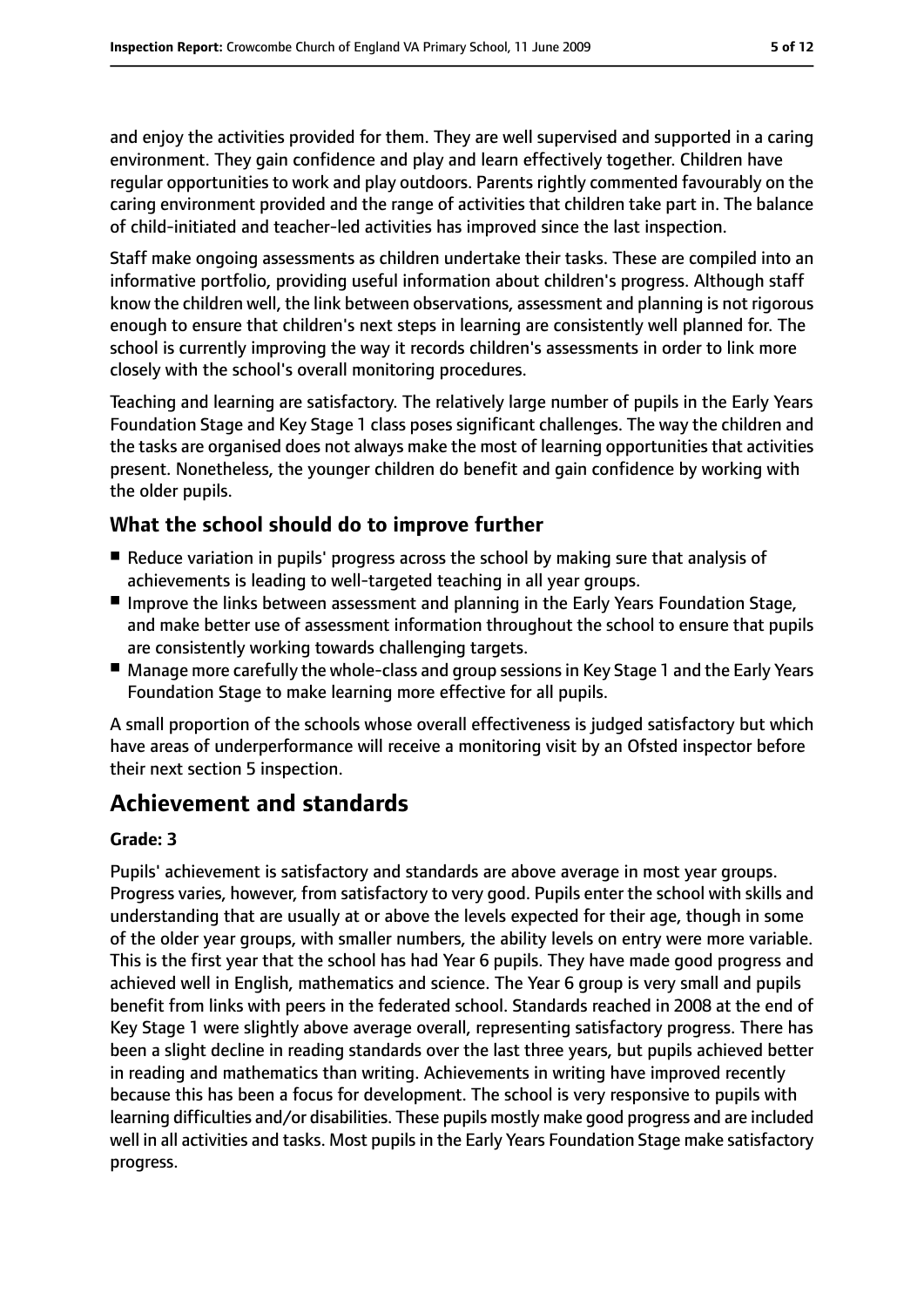# **Personal development and well-being**

#### **Grade: 2**

The vast majority of pupils enjoy school and their lessons. This is clear from their enthusiasm for their tasks and their excellent behaviour, reflecting the high expectations of the staff and values of the school. Attendance is good. Moral and social development is outstanding. Pupils' social skills are evident in lessons in the way that they get on well and work together productively. Break times too are good social occasions. Pupils are extremely active in their play. Equipment in the school grounds provides good opportunities for more adventurous play. Pupils say they feel safe in school and are confident that staff deal with any issues of concern quickly and fairly. Pupils do not have any concerns about bullying. The personal, social and health education programme has due prominence and is taught well. These lessons allow pupils to successfully explore a range of matters, including their feelings.

Pupils are fully aware of what constitutes healthy eating and have sufficient timetabled opportunities for physical activities, including swimming, which they enjoy. Links with a school in the Gambia have a very high profile and enable pupils and staff to learn effectively about communities further afield. They learn about other faiths, although their experiences of other communities that reflect diversity in the United Kingdom are more limited. Every opportunity is taken to involve the pupils in local activities, for example the Halsway Manor open day, dancing festivals and charity events. Pupils enjoy the chance to meet with their peers in the federated Stogumber School.

# **Quality of provision**

## **Teaching and learning**

#### **Grade: 3**

Excellent relationships and high levels of respect create a positive classroom ethos. This helps pupils to engage well with their tasks. Teachers are generally clear about what they want pupils to learn and due consideration is given to the needs of different groups, including those who may need additional help. The quality of teaching is variable across the different year groups, but strongest in the upper part of Key Stage 2. The governors have had some difficulties in maintaining continuity of staffing for some year groups and this has had a negative impact on achievement. Some parents expressed concerns about the number of teachers that some pupils in lower Key Stage 2 have in one week. A full complement of permanent staff is expected to be in place for the next school year.

Lessons provide good opportunities for pupils to talk with each other and share views and ideas. This approach has had a good impact on pupils' ability to develop more imaginative thinking, especially as an aid to writing, which has been an effective whole-school development. Pupils in Key Stage 1 work well together in small groups on practical tasks, for example learning about time in mathematics using different devices to time events. Whole-class discussions in the Key Stage 1 and Early Years Foundation Stage class are sometimes too long, especially for the youngest children who find it hard to concentrate, and some adult-led small-group tasks for the younger children are over managed, limiting their responses.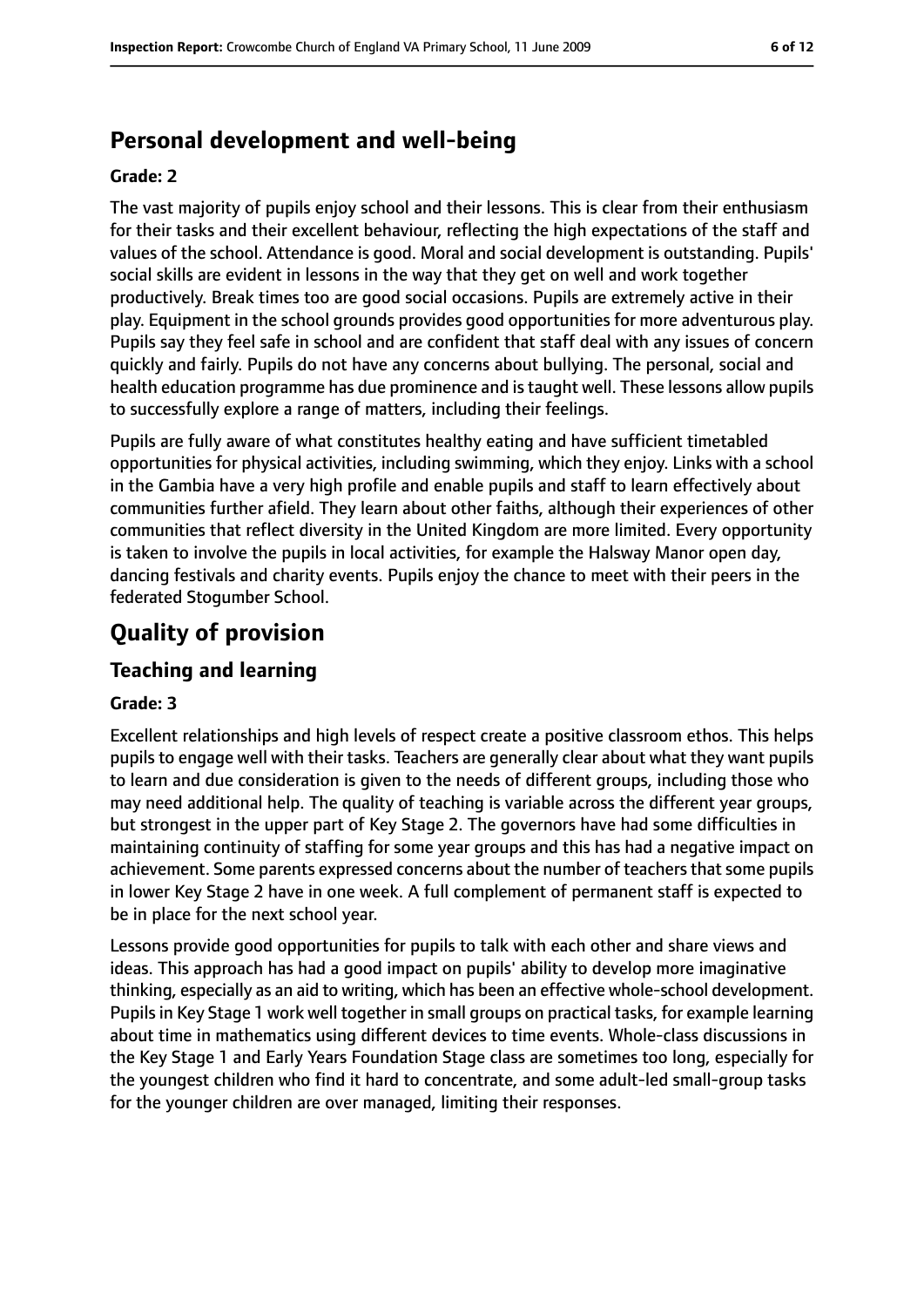## **Curriculum and other activities**

#### **Grade: 2**

The curriculum is carefully managed to ensure progression, continuity and entitlement in the mixed age classes. There is due emphasis on literacy and numeracy and teachers successfully use cross-curricular links to promote literacy skills. The school has made every effort to ensure that the curriculum is similar in both the federated schools since pupils and teachers work in both. Good use is made of the local environment to enhance learning. Local history and the rural Quantock environment successfully enrich pupils' learning. The school has gained a gold International School Award because of its links with a Gambian school. The pupils talk enthusiastically about the good range of visits they undertake, and their experiences are further enhanced by attendance at a 'forest school'. Visits and camps not only add to academic learning but also help promote self-esteem and enjoyment of school. The curriculum is further enriched by the regular French lessons. The youngest pupils have ready access to an outside area that successfully broadens their experiences and opportunities for independent activities.

### **Care, guidance and support**

#### **Grade: 3**

The school has satisfactory arrangements to ensure the safeguarding of pupils and appropriate risk assessments have been undertaken. Day-to-day supervision of pupils is good. Parents overwhelmingly agree that their children are safe and well cared for. Pastoral support for pupils is good and they appreciate this. One pupil said, 'Teachers are always there for you.'

Teachers regularly assess pupils' work and conferences between teachers and pupils provide good opportunities to discuss progress and set targets. Older pupils are aware of their learning targets, for example to know certain 'times-tables', but younger pupils are less sure about their targets. The ethos of the school ensures that all pupils are fully involved in activities, including those who have significant learning difficulties and/or disabilities. Consequently, most of these pupils make good progress both in academic terms and in their personal development. The quality of marking is inconsistent across the school and not sufficiently well linked to targets or objectives.

## **Leadership and management**

#### **Grade: 3**

The leadership of the school and federation is in a process of change while awaiting the new substantive headteacher to take up appointment. The governors have acted effectively to provide good interim leadership through the appointment of an acting headteacher who works at the school for about half of the week. The governors and senior staff have successfully maintained the smooth running of the federation with Stogumber School. The school has responded well to the last inspection and has a satisfactory capacity to improve further. Resources are used efficiently, including those for information and communication technology. Pupils enjoy using the readily available class sets of laptop computers.

While there is careful monitoring of pupils' progress, target setting against national expectations is not yet providing sufficiently aspirational targets for all year groups. There is a common purpose amongst the staff and good liaison between the two schools. Most parents are very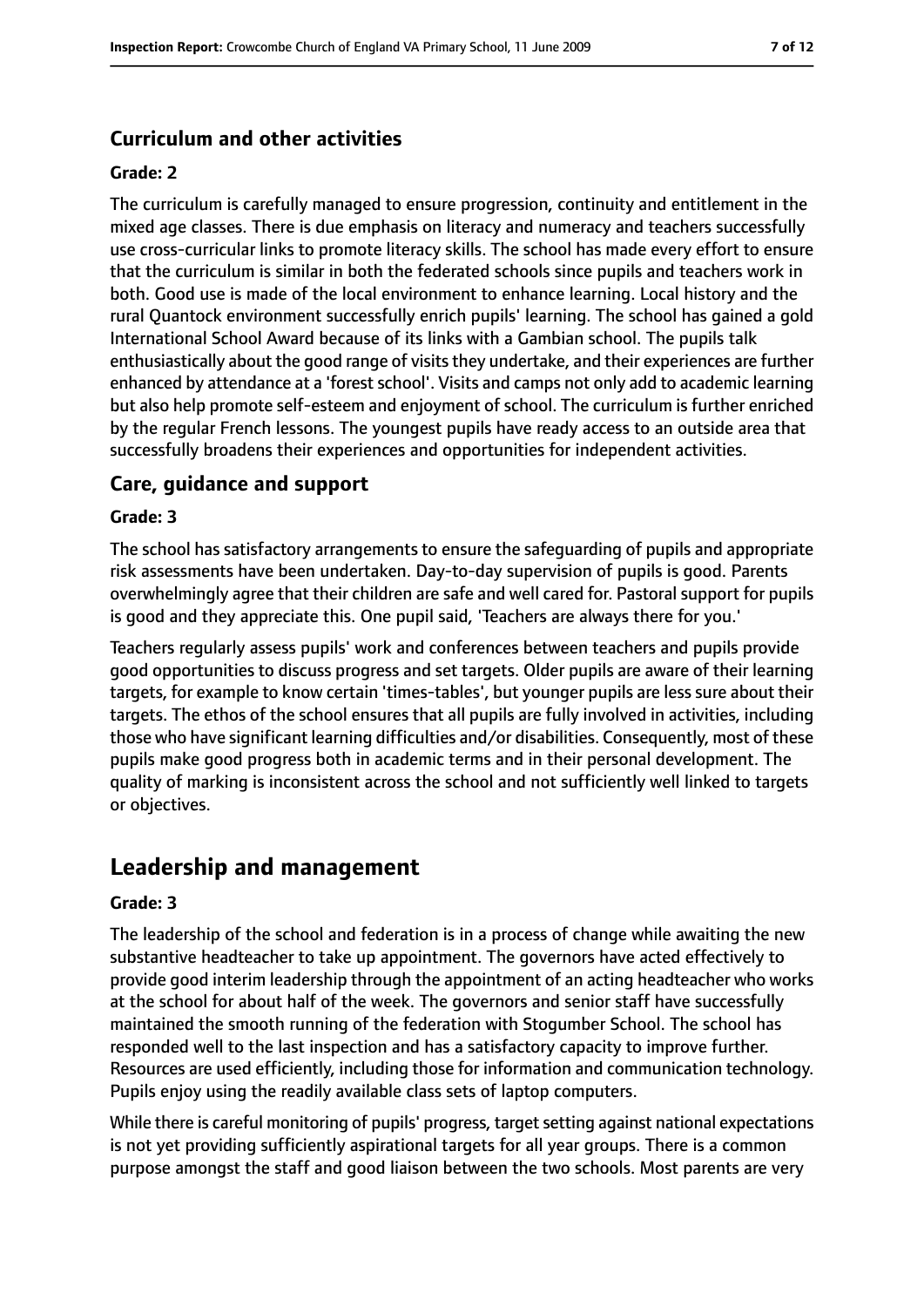supportive of, and positive about, the school and federation. Many commented on the friendly atmosphere that pervades.

The school promotes strong cohesiveness with its own local community and has a clear agenda for promoting equality in what it provides for its pupils. Despite the good links with the Gambia, the school is aware that links with other cultural groups within the United Kingdom are not sufficiently developed.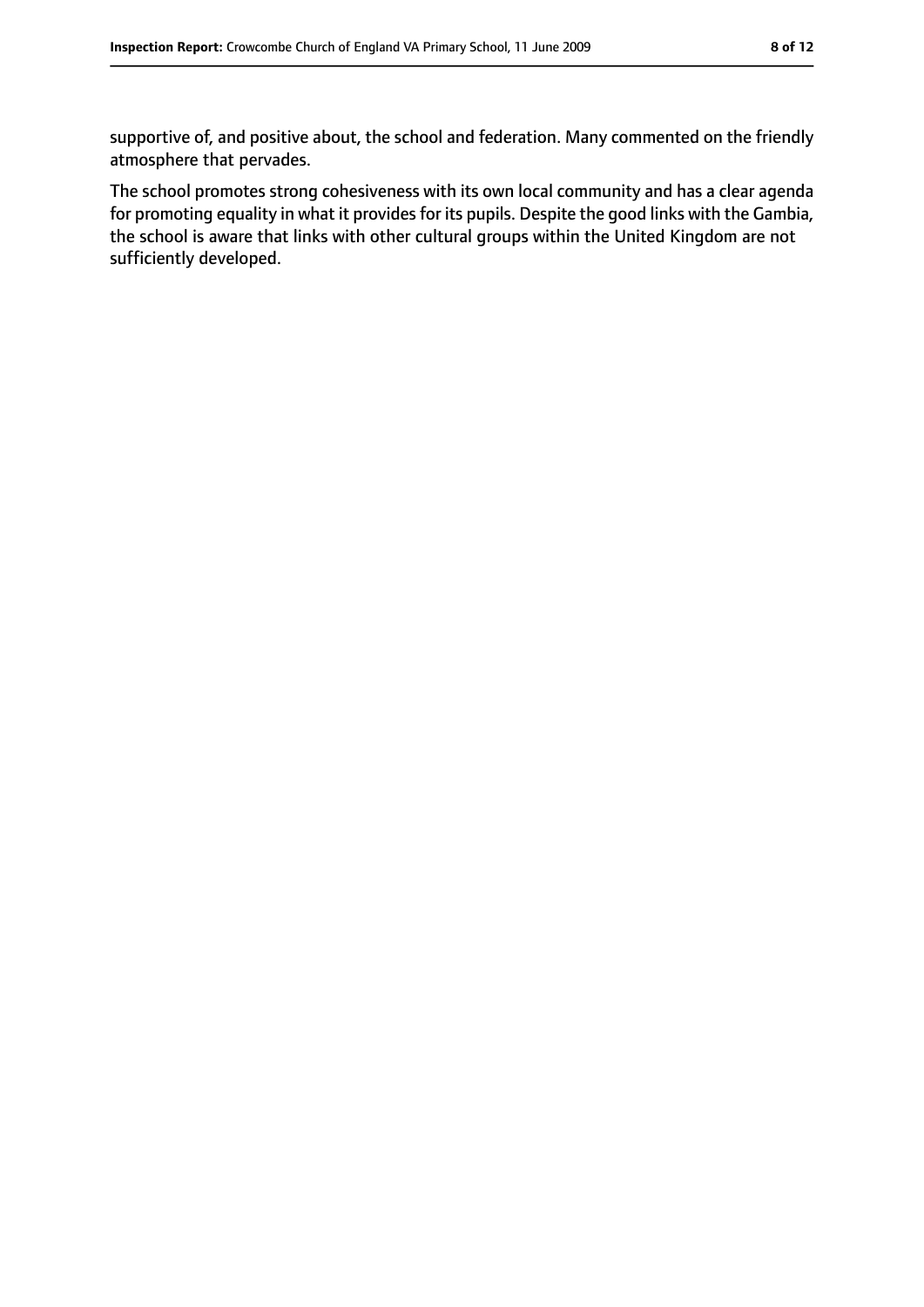**Any complaints about the inspection or the report should be made following the procedures set out in the guidance 'Complaints about school inspection', which is available from Ofsted's website: www.ofsted.gov.uk.**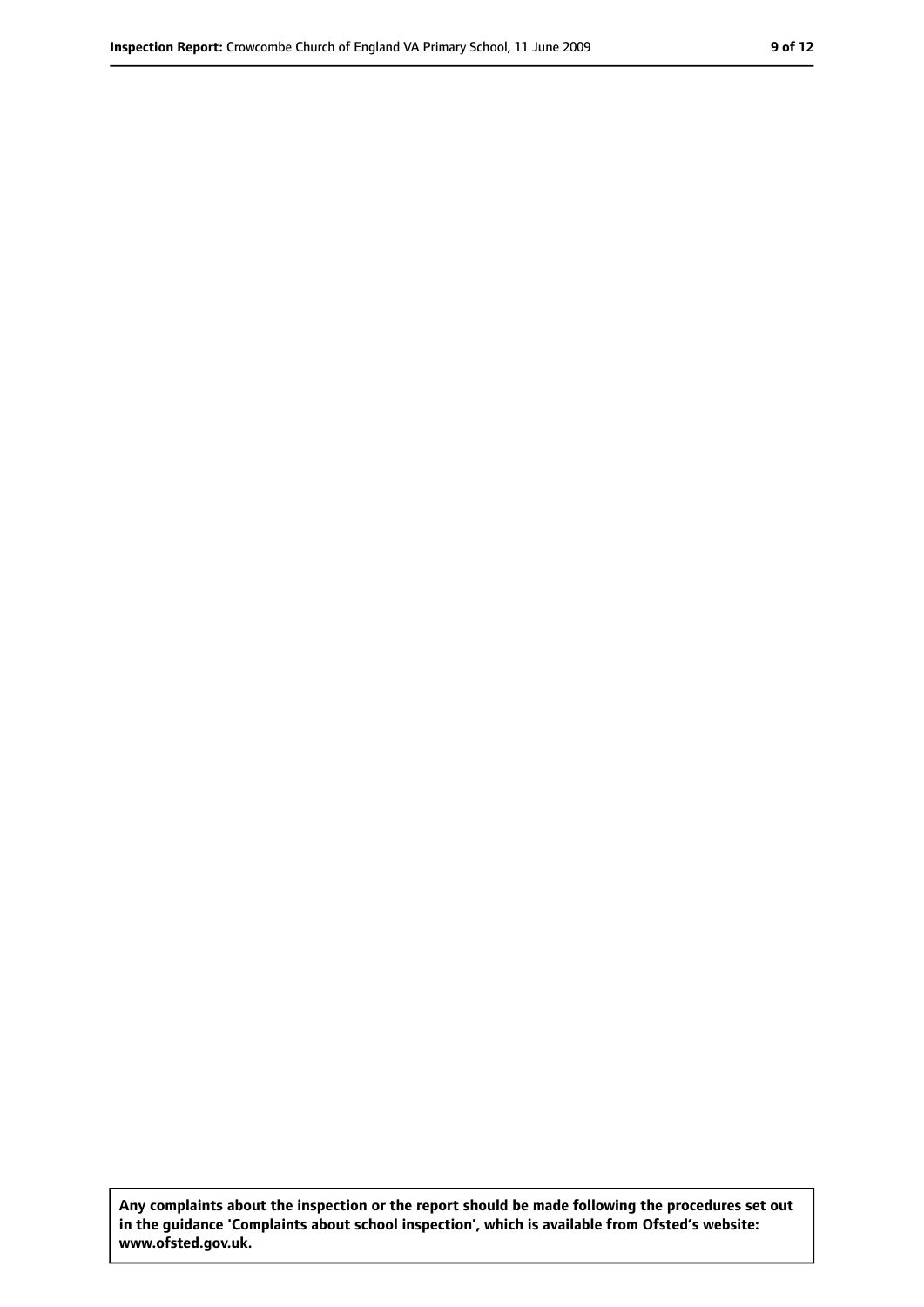# **Inspection judgements**

| Key to judgements: grade 1 is outstanding, grade 2 good, grade 3 satisfactory, and | <b>School</b> |
|------------------------------------------------------------------------------------|---------------|
| arade 4 inadequate                                                                 | Overall       |

### **Overall effectiveness**

| How effective, efficient and inclusive is the provision of<br>education, integrated care and any extended services in meeting the<br>needs of learners? |     |
|---------------------------------------------------------------------------------------------------------------------------------------------------------|-----|
| Effective steps have been taken to promote improvement since the last<br>inspection                                                                     | Yes |
| How well does the school work in partnership with others to promote learners'<br>well being?                                                            |     |
| The capacity to make any necessary improvements                                                                                                         |     |

## **Effectiveness of the Early Years Foundation Stage**

| How effective is the provision in meeting the needs of children in the<br><b>EYFS?</b>       |  |
|----------------------------------------------------------------------------------------------|--|
| How well do children in the EYFS achieve?                                                    |  |
| How good are the overall personal development and well-being of the children<br>in the EYFS? |  |
| How effectively are children in the EYFS helped to learn and develop?                        |  |
| How effectively is the welfare of children in the EYFS promoted?                             |  |
| How effectively is provision in the EYFS led and managed?                                    |  |

## **Achievement and standards**

| How well do learners achieve?                                                  |  |
|--------------------------------------------------------------------------------|--|
| The standards <sup>1</sup> reached by learners                                 |  |
| How well learners make progress, taking account of any significant variations  |  |
| between groups of learners                                                     |  |
| How well learners with learning difficulties and/or disabilities make progress |  |

<sup>&</sup>lt;sup>1</sup>Grade 1 - Exceptionally and consistently high; Grade 2 - Generally above average with none significantly below average; Grade 3 - Broadly average to below average; Grade 4 - Exceptionally low.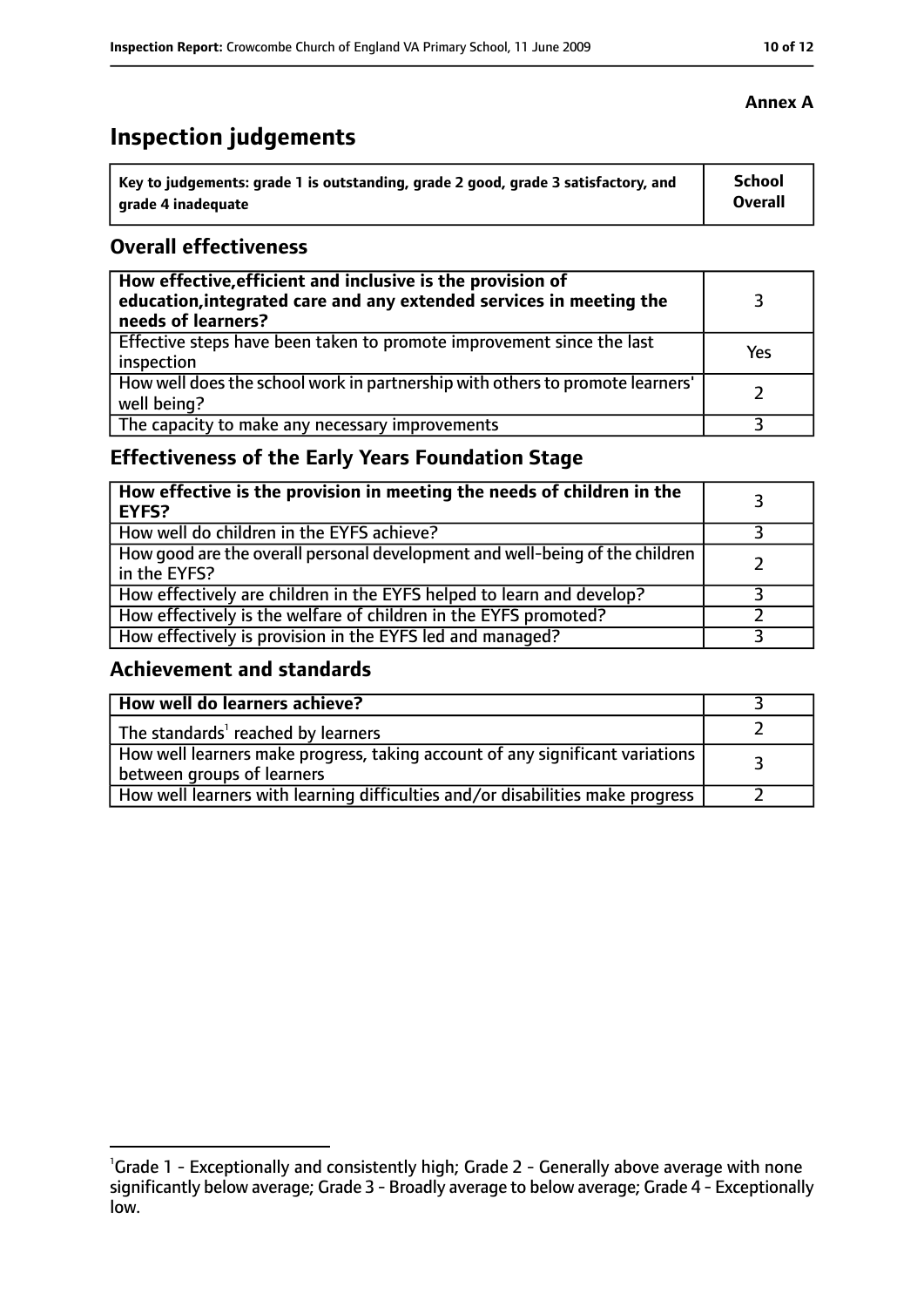## **Personal development and well-being**

| How good are the overall personal development and well-being of the<br>learners?                                 |  |
|------------------------------------------------------------------------------------------------------------------|--|
| The extent of learners' spiritual, moral, social and cultural development                                        |  |
| The extent to which learners adopt healthy lifestyles                                                            |  |
| The extent to which learners adopt safe practices                                                                |  |
| The extent to which learners enjoy their education                                                               |  |
| The attendance of learners                                                                                       |  |
| The behaviour of learners                                                                                        |  |
| The extent to which learners make a positive contribution to the community                                       |  |
| How well learners develop workplace and other skills that will contribute to<br>their future economic well-being |  |

# **The quality of provision**

| How effective are teaching and learning in meeting the full range of<br>learners' needs?              |  |
|-------------------------------------------------------------------------------------------------------|--|
| How well do the curriculum and other activities meet the range of needs and<br>interests of learners? |  |
| How well are learners cared for, quided and supported?                                                |  |

## **Leadership and management**

| How effective are leadership and management in raising achievement<br>and supporting all learners?                                              |     |
|-------------------------------------------------------------------------------------------------------------------------------------------------|-----|
| How effectively leaders and managers at all levels set clear direction leading<br>to improvement and promote high quality of care and education |     |
| How effectively leaders and managers use challenging targets to raise standards                                                                 | 3   |
| The effectiveness of the school's self-evaluation                                                                                               | 3   |
| How well equality of opportunity is promoted and discrimination eliminated                                                                      |     |
| How well does the school contribute to community cohesion?                                                                                      |     |
| How effectively and efficiently resources, including staff, are deployed to<br>achieve value for money                                          |     |
| The extent to which governors and other supervisory boards discharge their<br>responsibilities                                                  | 3   |
| Do procedures for safequarding learners meet current government<br>requirements?                                                                | Yes |
| Does this school require special measures?                                                                                                      | No  |
| Does this school require a notice to improve?                                                                                                   | No  |